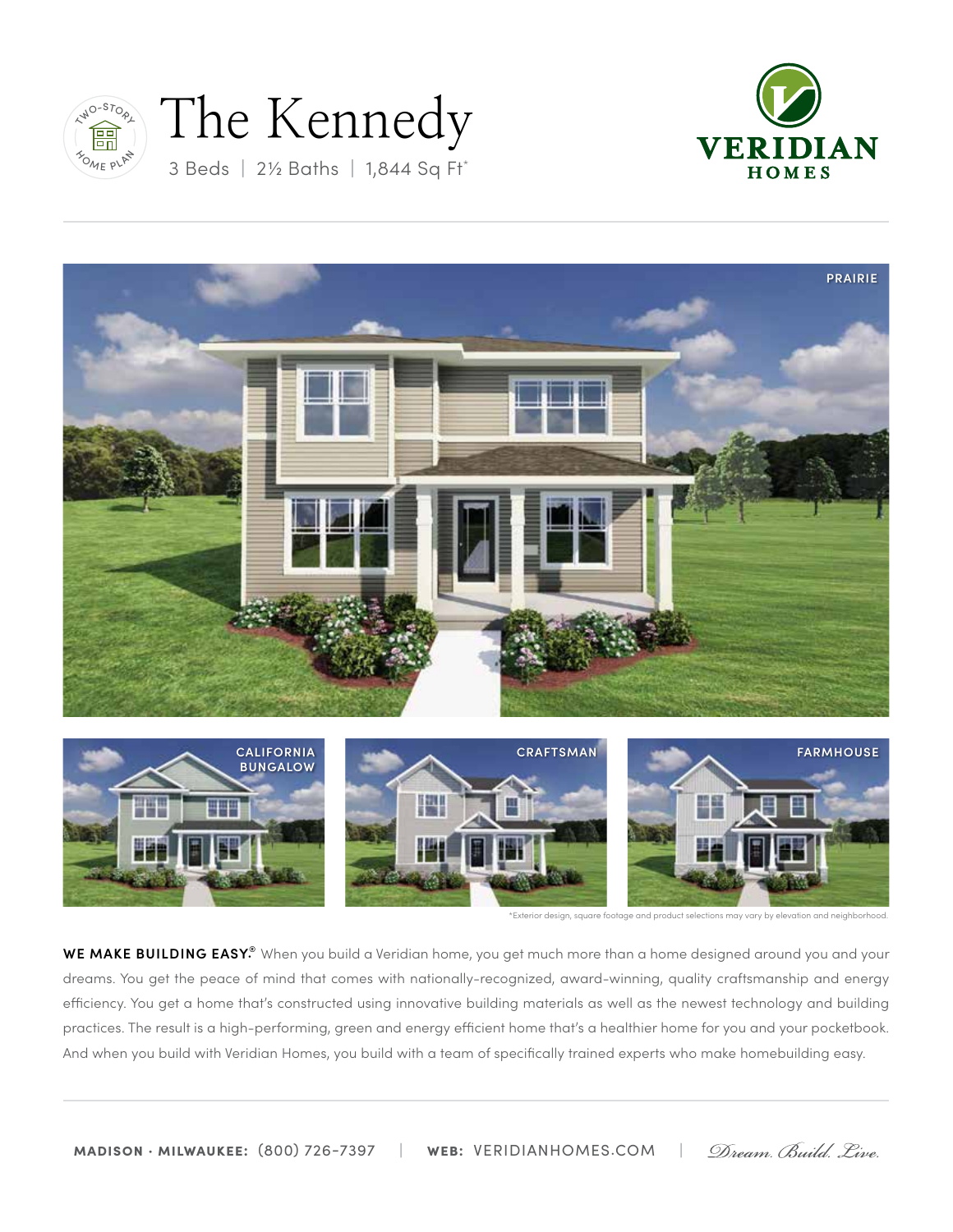



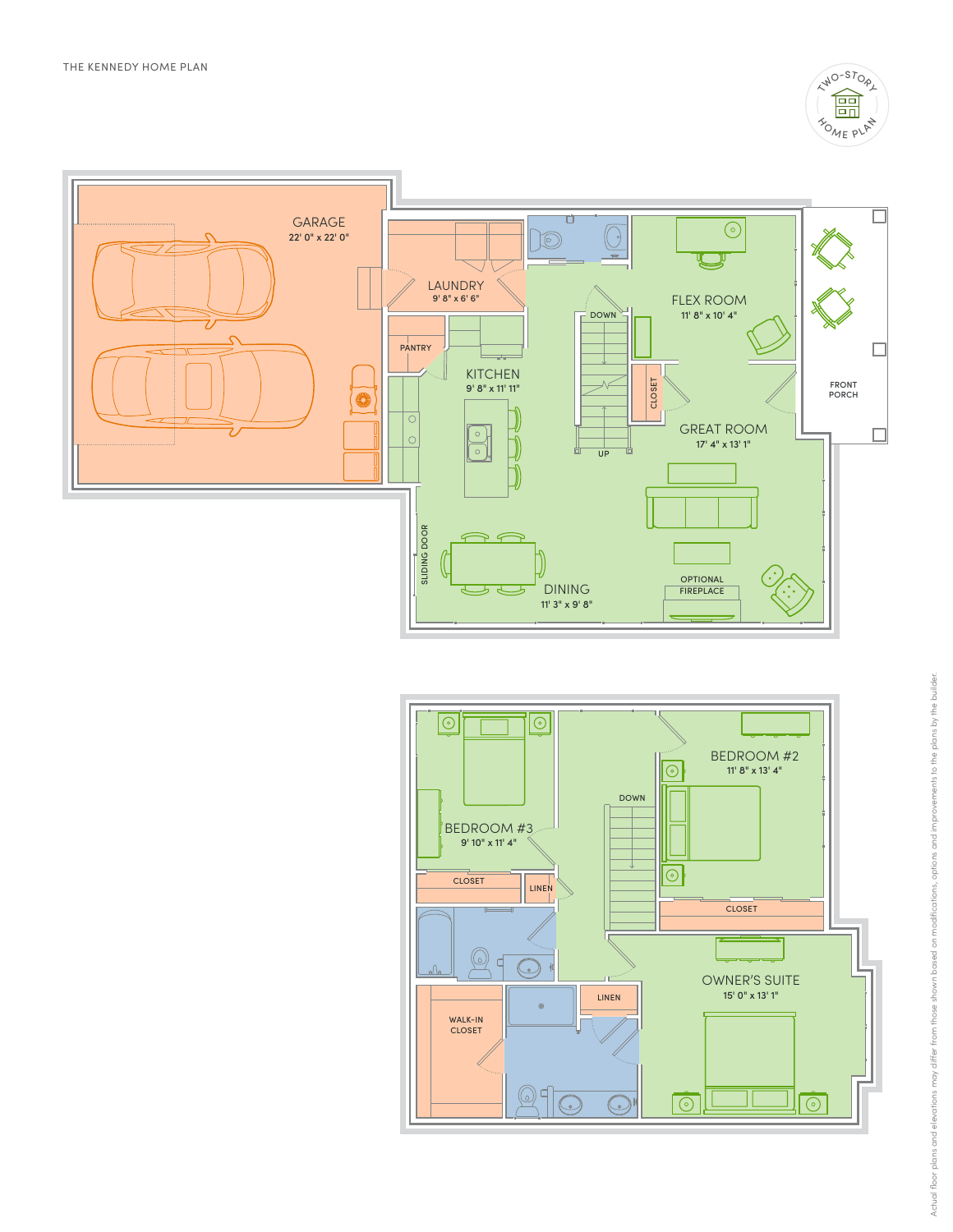

YOUR FIRST APARTMENT HAD... CHARACTER. This owner's suite has... everything your first apartment didn't. First on the list is space. Second is an enormous walk-in closet. Third is your very own bathroom with a dual bowl vanity and linen closet. Fourth is lots of light (it's a corner bedroom with lots of windows). And we haven't even told you about the rest of the house. Let's just say that your first apartment was your first for a reason.

## Floor Plan Features

- Large, open living area
- Flex room for home office, child's playroom, etc.
- Large kitchen island
- Quartz or granite kitchen counters
- Pantry cabinet in kitchen
- Owner's suite with walk-in closet and private bathroom with double bowl vanity
- Full basement
- Spacious front porch
- First floor laundry
- Custom Auburn Ridge® cabinetry
- Smart Home+ technology
- Energy expert certified
- Award-winning high-performance home

## Optional Features

- Nine foot ceilings
- Cathedral, vault or tray ceiling options in owner's suite
- Finished lower level
- Garage with side entry
- French doors to flex room
- Personalized closet systems
- Tile shower or soaking tub with whirlpool options in owner's suite
- Additional green materials/products
- Personalize your home with thousands of options found within our Design Studio

For Signature Series home plans, please talk with your New Home Specialist to learn more about plan-specific details.